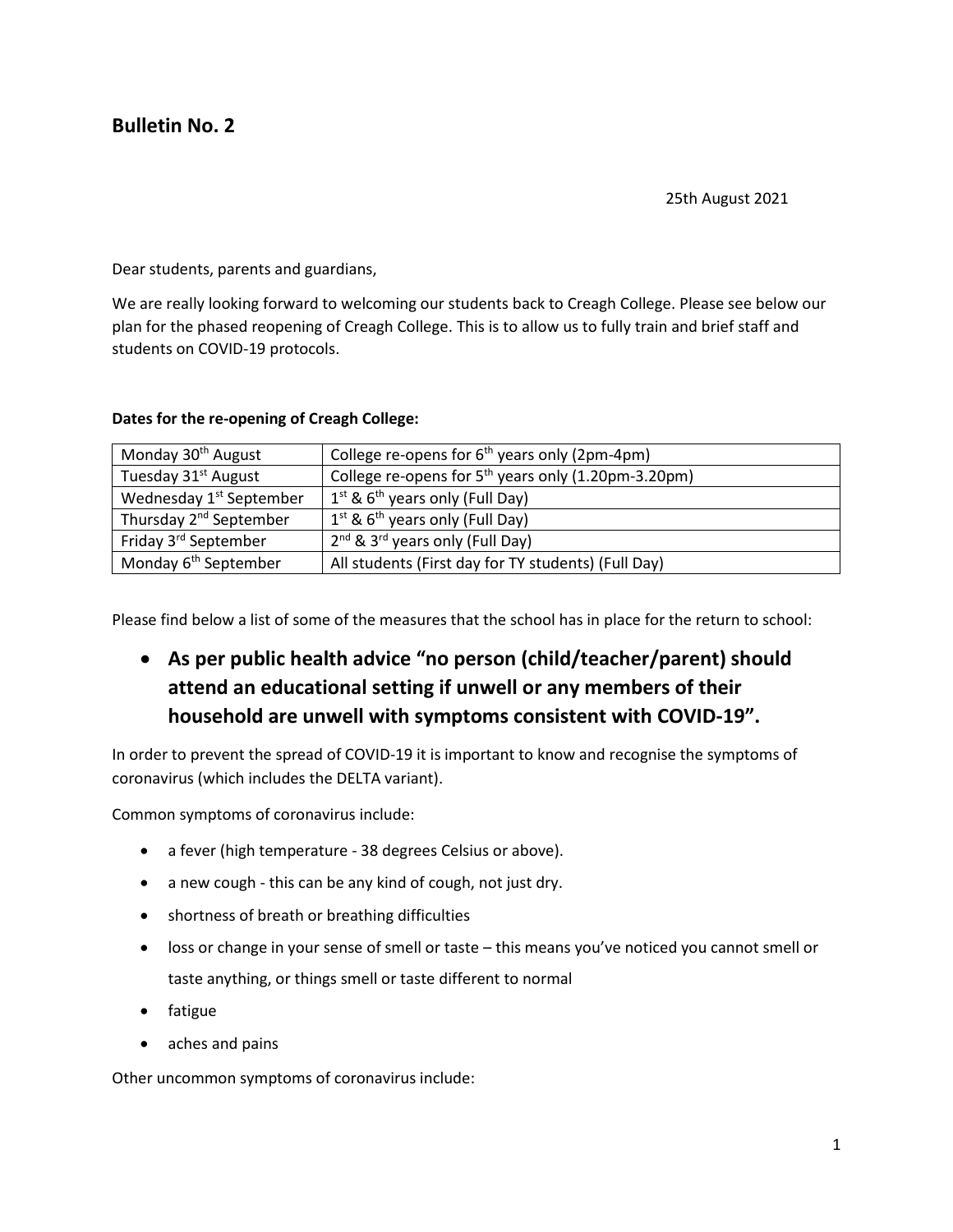- sore throat
- headaches
- runny or stuffy noses
- feeling sick or vomiting
- diarrhoea.

A COVID-19 Response Plan is in place (on our school website). This includes a range of measures that the school is taking including:

- Sanitizing stations for every classroom and entrance/exit are in place
- Signage is in place to highlight the measures that help to prevent the spread of the virus.
- Morning break and lunchtime are staggered to help with social distancing.

• Classrooms are reconfigured to facilitate maximum space for social distancing. Where 2 metre social distancing cannot be achieved, face masks must be worn.

- Cloth face coverings should not be worn by any of the following groups:
	- 1. Any person with breathing difficulty
	- 2. Any person who is unconscious or incapacitated
	- 3. Any person who is unable to remove the face covering without assistance

4. Any person who has special needs and who may feel upset or very uncomfortable wearing the face covering, for example persons with intellectual or developmental disabilities, mental health conditions, sensory concerns or tactile sensitivity. Please email this information to creaghcollege@wwetb.ie with your son/daughter's name, class and year group.

5. All other students are required to wear face masks at all times when social distancing is not possible, i.e. in most class settings.

• Toilet facilities are adjusted to help maintain social distancing and hot water and soap are provided in all toilets

• There are 3 entrance/exit points for students

• Staff or students who have been abroad in 'high-risk countries' SHOULD NOT RETURN TO SCHOOL until they have fully complied with the current regulations around international travel (see HSE.ie)

• Cleaning products to sanitize surfaces are available in all classrooms

• An isolation room is available in school to accommodate students who develop/exhibit symptoms of Covid-19 while in school

- Please check in with the college website for further information and updates www.creaghcollege.ie
- Please visit DES website for further information www.education.ie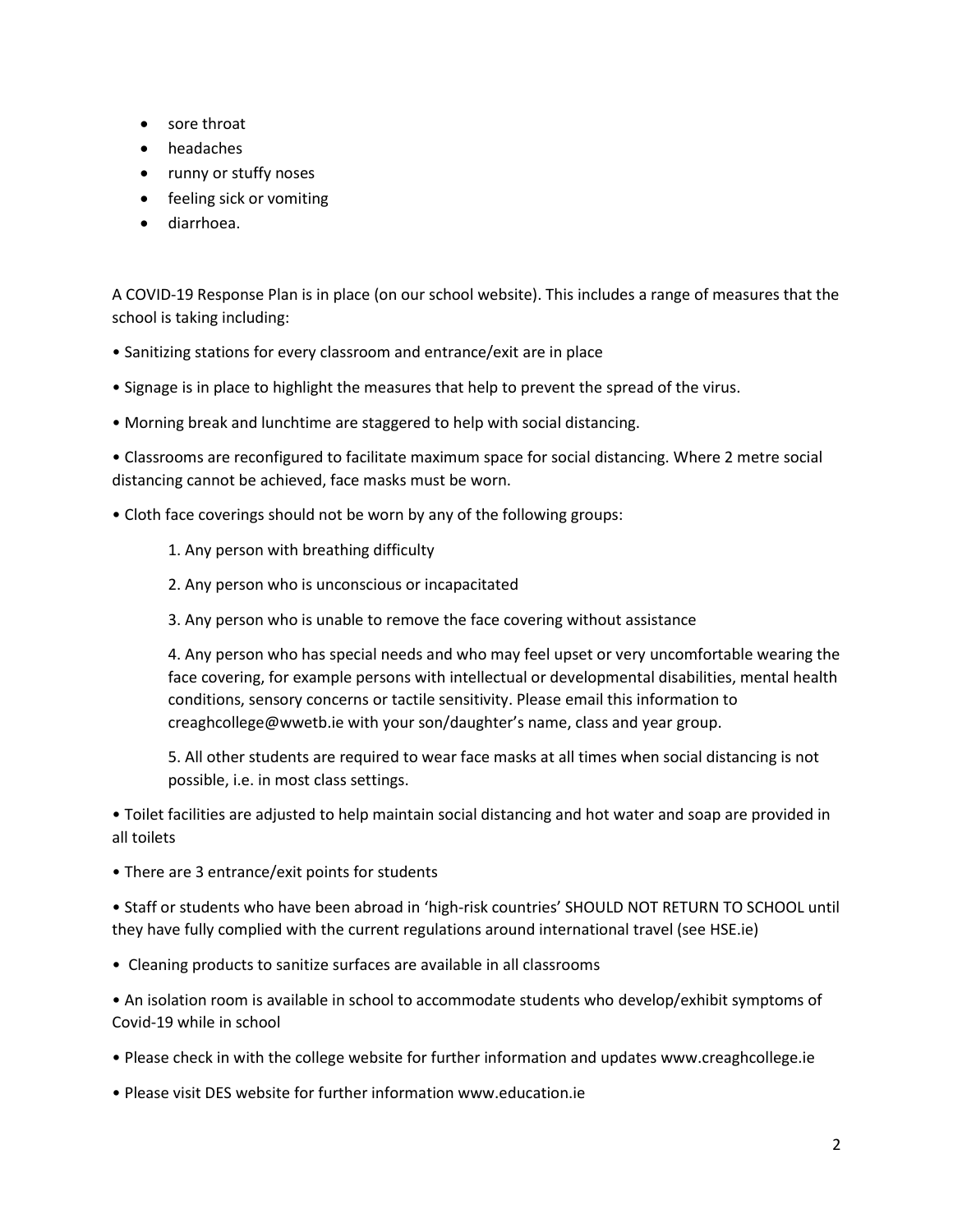# **VSWARE**

We will be publishing students timetables for parents to view in advance of school reopening. This is to facilitate students knowing what tutor room to go to on the first morning.

For First year students, we will have Meitheal leaders (6th year students), on hand to guide you to your tutor room. Could all students please note that there is now a one-way system in operation around the school. Please go to https://support.vsware.ie/parentprofiles for support on how to access VSware. There will be teachers available to help guide you where to go also.

#### **First Day**

Regrettably, parents/guardians may not accompany their child(ren) into the school on the first day. Some students will arrive by bus, and we would encourage those who can, to walk and cycle if possible. Students should arrive no earlier than 8.15am (unless arriving by public transport), wear appropriate face coverings (see below) and remain 2 metres apart from other students as they arrive and follow signage, floor markings and staff members for guidance.

Students can enter the school through either of the front doors of the school from 8.15 onwards. On entry they will be asked to go to their Class Tutor room. As per national guidelines, all staff will wear face coverings and students will be required to do so where it is not possible to maintain a physical distance of 2 metres. This will be explained to students during the induction training.

#### **Breaktimes**

There are some changes to breaktimes this year to maximise physical distancing and interaction between year groups. However, it is not possible to show these changes on the students' timetables so they will be adjusted by each student as it is explained to them.

We have divided the school into having two separate break and lunch times. This will assist students having adequate space at breaks to eat while remaining socially distant. The year groups have been divided as per size of group and to allow students access to lockers when they become available (see below). It is of utmost importance that all students are cognisant of classes still in operation while they might be on break. Students will be limited to certain areas of the school, along with the pitches, during breaks. We would encourage all students to bring suitable coats etc. to avail of the outdoor breaks as far as possible. Students will need to take welcome breaks from their face coverings and can do so if they socially distance themselves, particularly outdoors.

# **5th and 6th years - Lunchbreak**

Our most senior students will now be allowed to leave the school for their lunch break. This is a privilege that we want to see working for our students. It is of utmost importance that students represent the college well when leaving and returning from the school and that they are responsible for their punctuality. This is a privilege that we do not want to rescind from our most senior students in the future.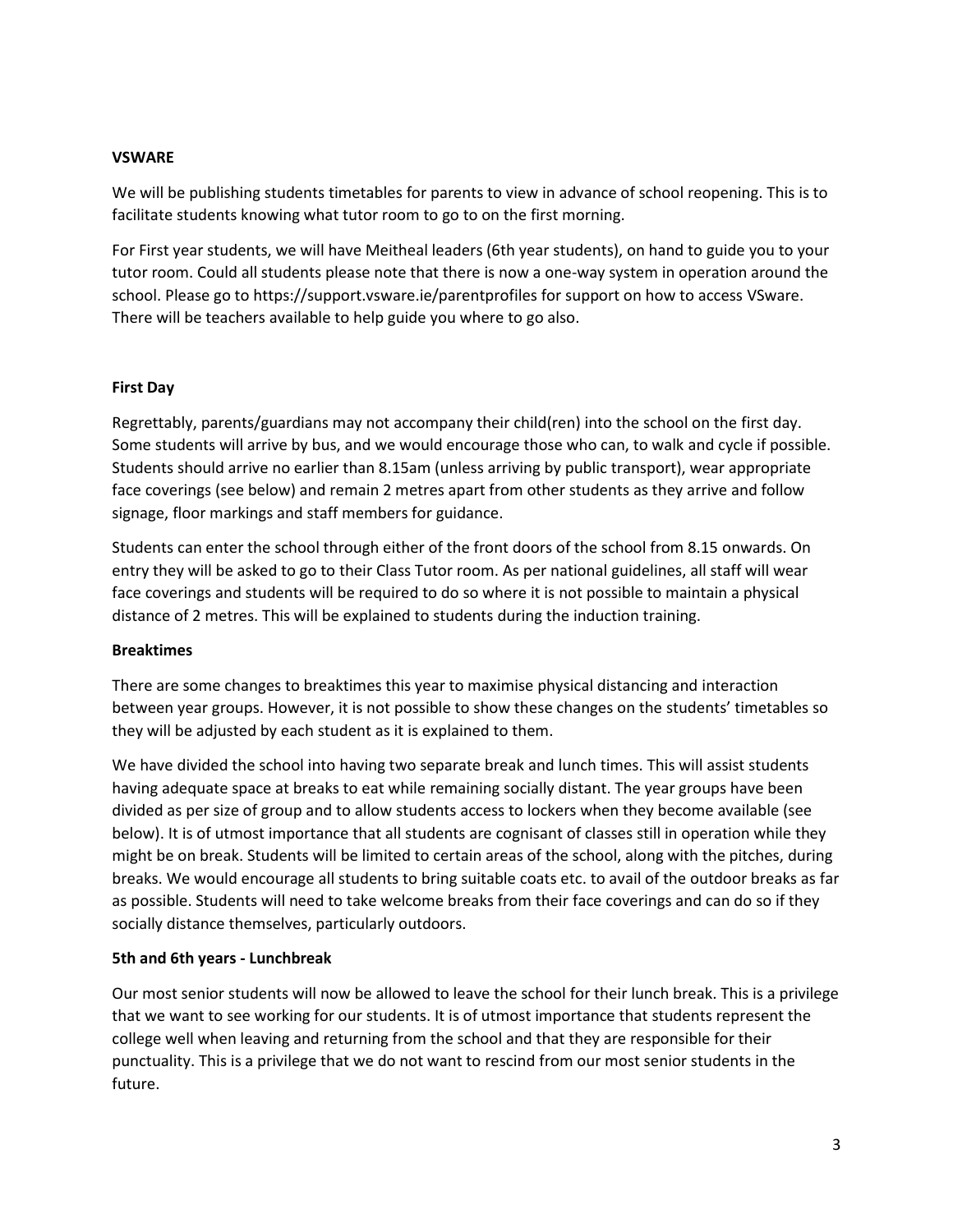# **Hygiene and Cleaning**

Sanitiser dispensers are installed throughout the school e.g. at each entrance, at the door of each classroom, etc. Soap (through soap dispensers, which emulsifies at low temperatures) and hot water is available in all toilets. Hand hygiene will be promoted and encouraged, and parents/guardians are asked to support the school in reinforcing this message. BAM, our facility managers have employed cleaning staff to ensure that all dispensers are adequately stocked throughout the day and frequently touched items are cleaned regularly throughout the day. Each classroom will be deep-cleaned at the end of every day.

Handwashing and Sanitising Regime for Students:

- Upon entering school: Sanitiser available at entrance doors
- Upon entering each classroom: Sanitiser
- Before eating at little break: Handwashing
- After returning from break: Sanitiser (wash hands if visibly dirty)
- Before eating at lunchtime: Handwashing
- After returning from lunch: Sanitiser (wash hands if visibly dirty)
- Before going home: Sanitiser available at exit doors
- After using toilet: Handwashing

Classrooms have been modified to create as much space as possible and students are assigned to base classrooms as much as possible. Students will be distanced insofar as is practicable, with approximately 1m distancing achieved in all rooms. Disinfectant wipes will be provided in all classrooms and where students move to a different room or desk, they will be provided with a wipe to clean their area before taking their seat. Teachers will do the same when they enter a new classroom. Students are expected to carry out this task efficiently. Specific bins will be provided in each room for the disposal of wipes, masks and any other potentially contaminated item.

# **Entrance and Exit Points**

To facilitate students arriving and entering and exiting the grounds safely, we ask that no students be present on school grounds before 8.15am. Students can enter the school grounds through the two front gates and proceed directly to their class tutor room. Unless it is a practical room, students should enter their classroom and take their designated seat immediately.

# **Traffic calming/Buses**

We encourage as many students as possible to walk/cycle to/from school if possible. If students are availing of bus transport to school, there are new collection points for students (on the Carnew Road) to be collected at after school.

After school arrangements -

- Matty Cousins buses will park in the bays on the Carnew Rd. (students to walk up via Gaelscoil lane).
- Smaller buses will park in front of school on the far side of the road
- Large buses (50 seater) to park outside the school gate on the near side of the road.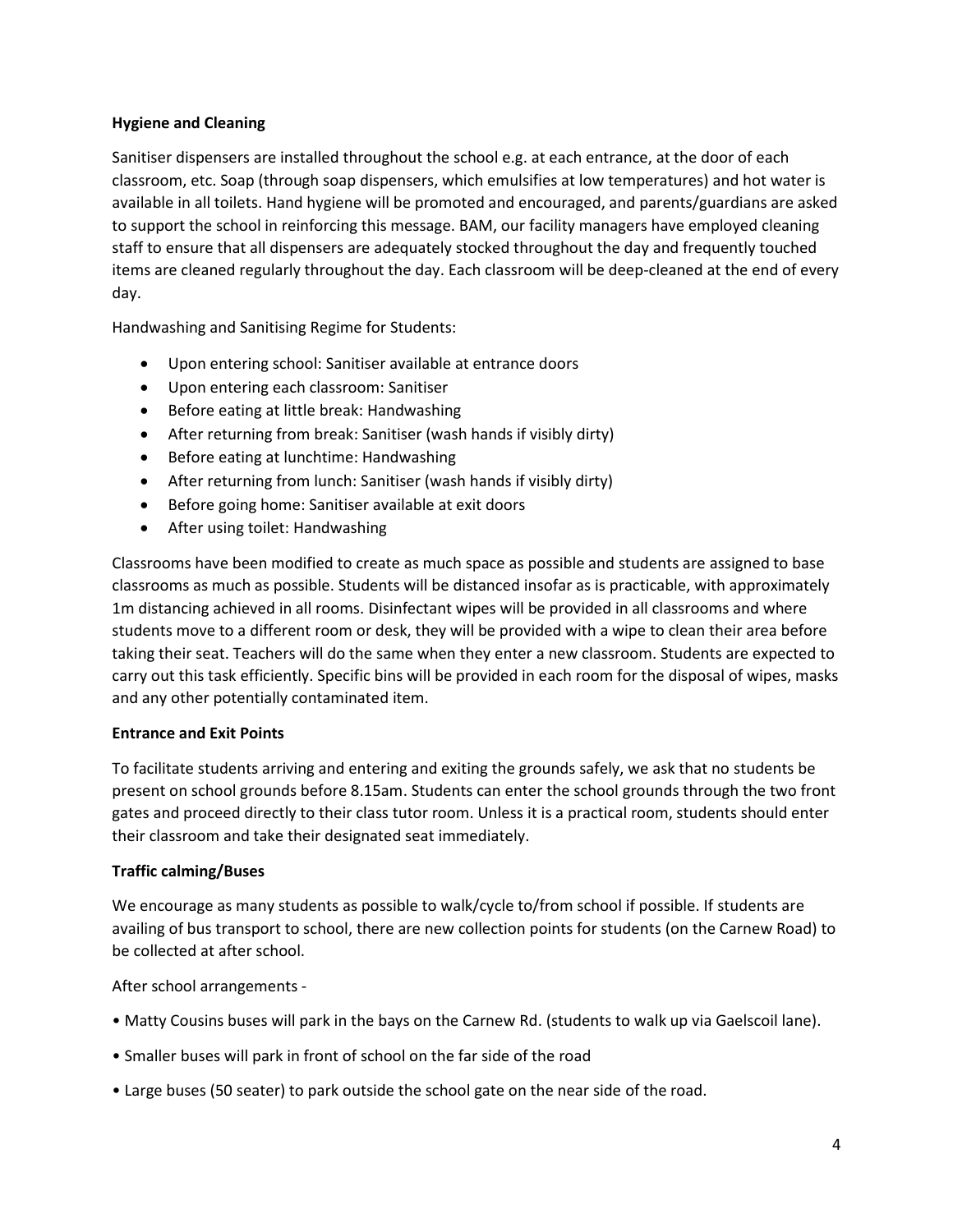We would like to remind students to follow measures that the bus companies have put in place- queuing in a socially distant manner etc. We would like to encourage parents to park away from the school, if at all possible, and to get their children to walk to them. The less vehicles we have in front of the school the safer it is for everyone. Please take note that it is only cars that have a disabled parking permit that can park in the car park in front of the school.

# **Eating Areas**

The eating areas are divided into separate sections indoors and each year group must sit and eat in their designated zones during their allotted breaks as follows. We are encouraging students to eat outside at morning break and lunchtime as much as possible to allow breaks from their face-coverings. It has been necessary to remove tables to maximise the available space. Additional seating has been provided outside. Please remind students that sharing of food is not permitted. Lunch boxes and drinks bottles should be washed thoroughly, inside and out, each day.

# **Canteen**

Our canteen will remain open, however some changes are in place to avoid congestion and unnecessary contact for our students and canteen staff. The canteen will operate on a preorder basis. Orders can be placed in the morning before school from 08.15. We now have a cashless payment in operation and we request that you organise this method of payment for your child before school commences, e.g. Revolut card. However, cash is still accepted.

# **Lockers**

Lockers will not be available for the moment to facilitate a deep clean. This will be reviewed on an ongoing basis. We envisage that once the deep clean is completed, students will have access to lockers.

# **P.E.**

Where possible, PE will take place outdoors and use of equipment will be confined to the sets for that class group. Classes may take additional breaks outside during the school day. All students will need to arrive in official PE uniform on the days they have PE. Sixth year students must wear full school uniform on the days they have P.E. (unless they have the official school tracksuit).

# **iPads**

Students and teachers in Creagh College were very well positioned when school closures occurred as they each had their own device and were set up with an Office 365 account. This hugely facilitated remote learning and we saw some extremely creative work being shared among our school community. None of us know if we will be facing temporary school closures again, but if we do, we will be ready. It is essential that all students bring their charged iPad to school daily. We will be encouraging all teachers to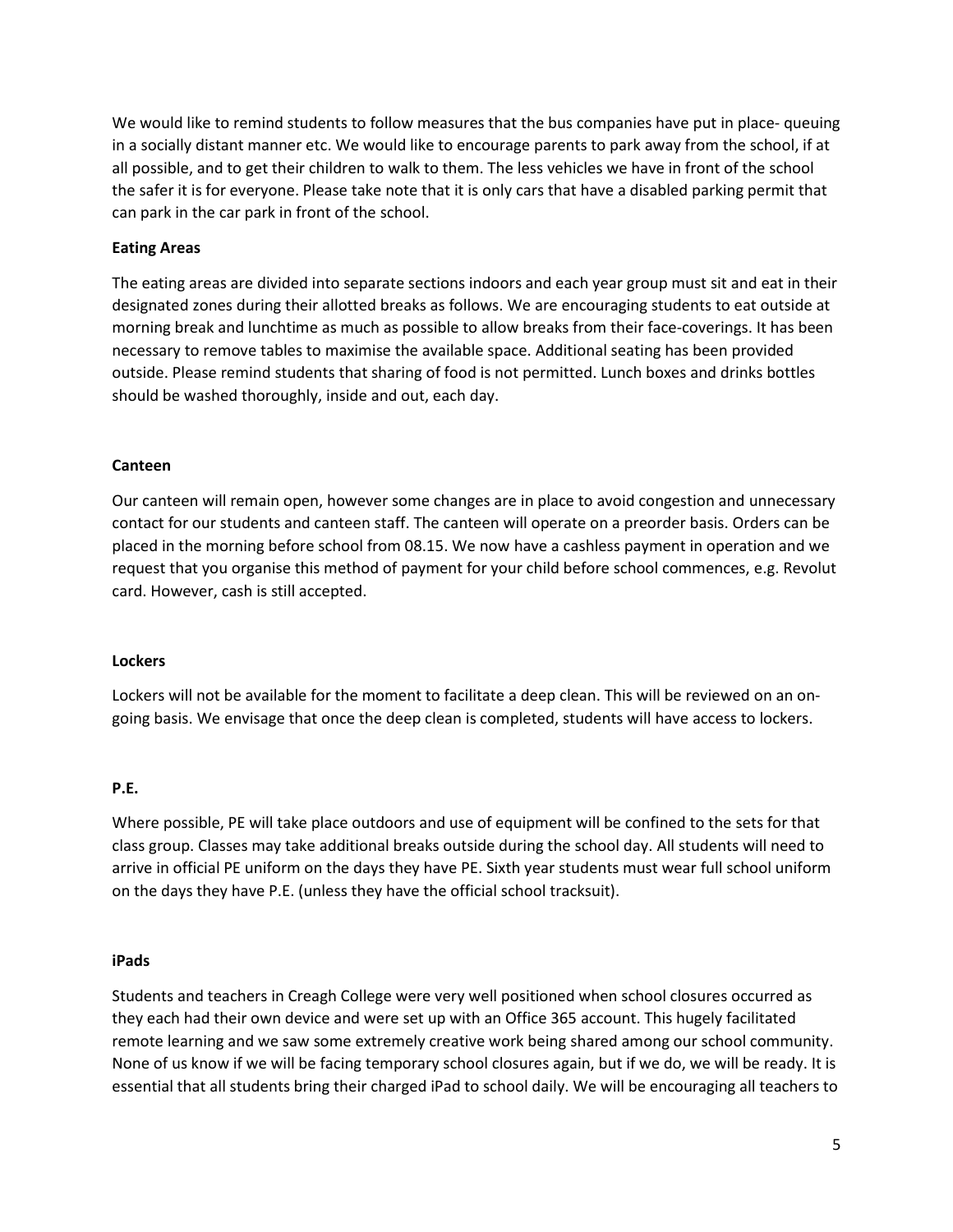ensure students are set up on Microsoft Teams in the first few weeks back. Any queries relating to iPads can be sent to creaghcollegeipadhelp@wwetb.ie

# **Students' Equipment and Stationery**

• Students should bring their own pens, pencils, colours etc. to school in their own

pencil case to prevent the sharing of equipment.

• Students may be required to submit homework through Microsoft Teams and there

will be training for this in the early stages of the school year.

By necessity, some classroom equipment needs to be shared including computers and the equipment used for practical subjects. Cleaning of such shared equipment with wipes or other cleaning products must be done by students before each use to minimise the risk of the spread of infection. Guidelines have issued to teachers of practical subjects to assist with this.

# **Student absences:**

Same as before, parent/guardian writes a note in the absence section of the student's journal.

Student shows note to teacher in their journal at tutor time the next day.

# **PPE**

The Department of Education advise that face masks must be worn by staff and students in post-primary schools where 2m social distance cannot be maintained. Students must wear a facemask where required and when asked to do so. Within our school community there are people who may have underlying health conditions or who live with family members with underlying health conditions and we must all do what is required to avoid COVID-19 coming into our community.

We encourage students to wear masks that they find comfortable, please ensure it is suitable and not offensive to others. Please have an adequate supply of masks for your son/daughter to facilitate washing etc.

# **Learning Support**

In keeping with our special educational needs (SEN) policy, learning support will be provided by a blended approach of in-class and small-group support. Initially, the focus will be primarily on welcoming the students back, giving them a chance to speak about how they feel, and establishing relationships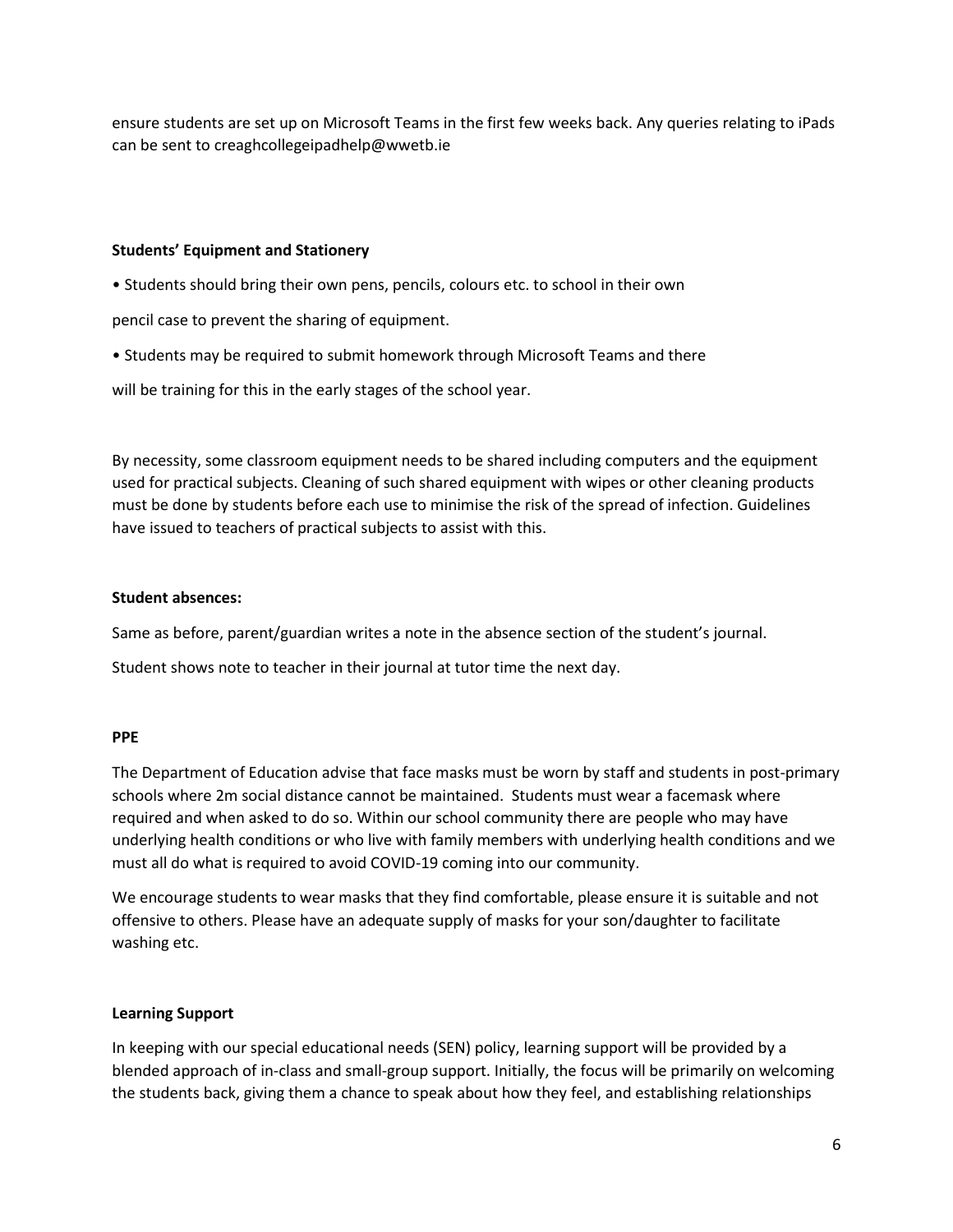and routines. The provision of support will be organized to ensure our support teachers will work within the confines of the minimum amount of interaction between students.

• Where a support teacher is working alongside a class teacher in a classroom, both teachers must be mindful of maintaining social distance from one another.

• Where students receive support in one of the SEN rooms, social distancing of 1 metre will be maintained between each student in the group. Only students from the same year group may be withdrawn together for SEN purposes

• The tables and chairs in SEN rooms will be wiped clean in between different groups attending. Where possible, resources in SEN settings will be stored in individual pouches for each student in order to limit sharing, and the pouches can then be wiped and sanitised.

- SNAs will continue to provide support and will wear appropriate PPE
- Please email [creaghcollegesen@wwetb.ie](mailto:creaghcollegesen@wwetb.ie) with any concerns that you may have in relation to your son/daughter's additional learning needs.

# **Sports and extra-curricular activities**

For the first couple of weeks our focus is on getting everyone back to school safely. Once we have all settled into our new routines. We will then examine which extra-curricular activities are feasible this year.

# **Ventilation**

Where practical, all internal doors will be left open to minimise hand contact with common surfaces. To ensure that classrooms are well ventilated, windows will be kept open as often as possible. CO2 monitors will be deployed in some rooms to monitor ventilation.

# **Assembly**

Whole school assemblies will not take place for the foreseeable future.

# **Payments**

We have an online payment system (WAY2PAY) that minimises the amount of cash that needs to be handled. Parents/guardians are asked to co-operate in helping to keep school staff safe by arranging for online payments. In the next few weeks, invoices will appear on WAY2PAY for individual year groups. You will receive a text message when the WAY2PAY invoice is live.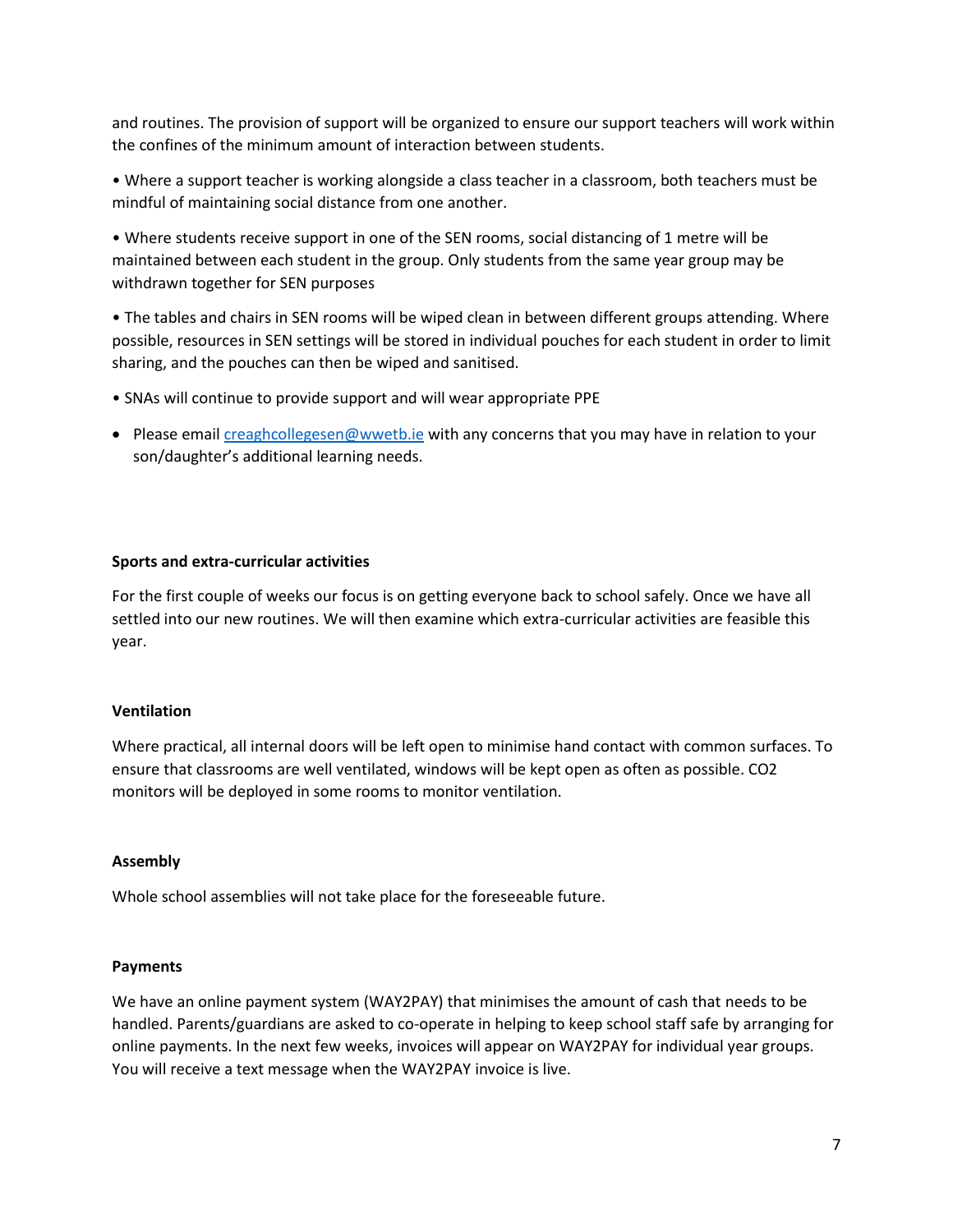# **Corridors**

Briefly passing someone in a hall is very unlikely to contribute significantly to the spread of infection if people do not have physical contact and avoid informal group discussions. Students should strictly follow the one-way systems, use the designated exit doors for their area, and use the toilet block designated to their year group. Students will be given details of the one-way system during induction.

# **Teacher Absence and Substitution**

In the event that a teacher is unable to attend school, every effort will be made to secure a substitute teacher for the class. If a substitute teacher is not available, another member of staff will supervise the class.

# **Collection of Students during the School Day**

Students should only leave the school during the school day in exceptional circumstances and this should be arranged in advance. Parents should write a note in the student's journal and this should be shown to the class tutor in the morning. If something unforeseen arises and a parent/guardian must collect a student during the school day without a prior arrangement, the following will apply

• Only one person can be in the reception area at any one time, and they must wear a mask. Please check the number of people in the reception area before entering.

- The student will be called from their class.
- The parent/guardian will be asked to sign the student out.

# **Students Who Should Not Attend School**

If your son/daughter is in one of the following categories, they should not attend school –

• Students who have been diagnosed with Covid-19.

• Students who have been in close contact with a person who has been diagnosed with Covid-19 (unless advised by the HSE that it is in order for them to do so – this may be the case with fully vaccinated students).

• Students who have a suspected case of Covid-19 and the outcome of the test is pending

• Students who have been in contact with a person who has a suspected case of Covid19, and the outcome of the test is pending (unless advised by the HSE that it is in order for them to do so – this may be the case with fully vaccinated students).

• Students with underlying health conditions who have been directed by a medical professional not to attend school.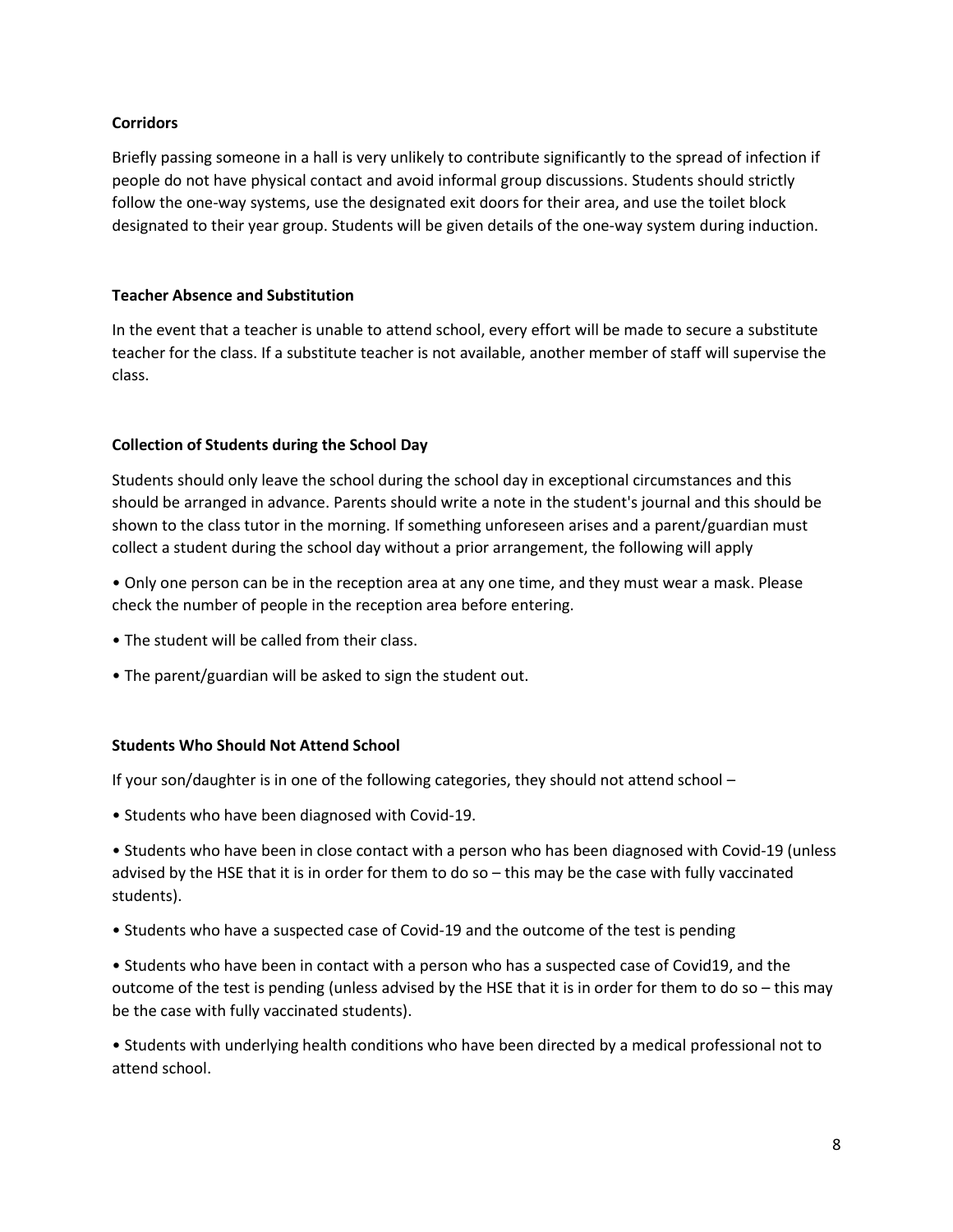• Staff or students who have been abroad in 'high-risk countries' SHOULD NOT RETURN TO SCHOOL until they have fully complied with the current regulations around international travel (see HSE.ie)

• Students who are generally unwell.

Students with underlying health conditions who have been directed by a medical professional not to attend school. If the school is notified that a person in your student's class has a suspected or confirmed case of Covid-19, public health advice will be sought and followed.

# **Illness and Absences**

Dealing with a suspected case of Covid-19

Students should not attend school if displaying any symptoms of Covid-19. If a student displays symptoms of Covid-19 while in the building, the following are the procedures will be implemented:

• Parents/guardians will be contacted immediately – please ensure all contact details are up to date and in use, and also provide the name and number of a contact who will be in a position to collect a student promptly. If you have changed address or phone number recently, it is imperative that you inform us creaghcollege@wwetb.ie

• The student will be accompanied to the designated isolation area by a member of staff. The staff member will remain at least 2 metres away from the symptomatic student and will also make sure that others always maintain a distance of at least 2 metres from the symptomatic student.

• An assessment will be made as to whether the student who is displaying symptoms can immediately be brought home by parents who can then call their doctor and continue self-isolation at home.

• If the student is well enough to go home, the school will arrange for them to be transported home by a family member, as soon as possible, and advise them to inform their GP by phone of their symptoms. Public transport of any kind should not be used.

• If they are too unwell to go home or advice is required, the school will contact 999 or 112 and inform them that the sick student is a Covid-19 suspect.

• Arrangements will be made for appropriate cleaning of the isolation area and work

areas involved.

We are not qualified to make a distinction between Covid 19 symptoms and symptoms of other illnesses. Be prepared. Make arrangements for your student to be collected in the event of a phone call.

# **First Year/new student specific questions:**

1. Can I send in a bottle of sanitiser with my student? Yes, but please remind your student it is for personal use and it may only be used with the permission of the teacher. There will be sufficient quantities of sanitiser throughout the school.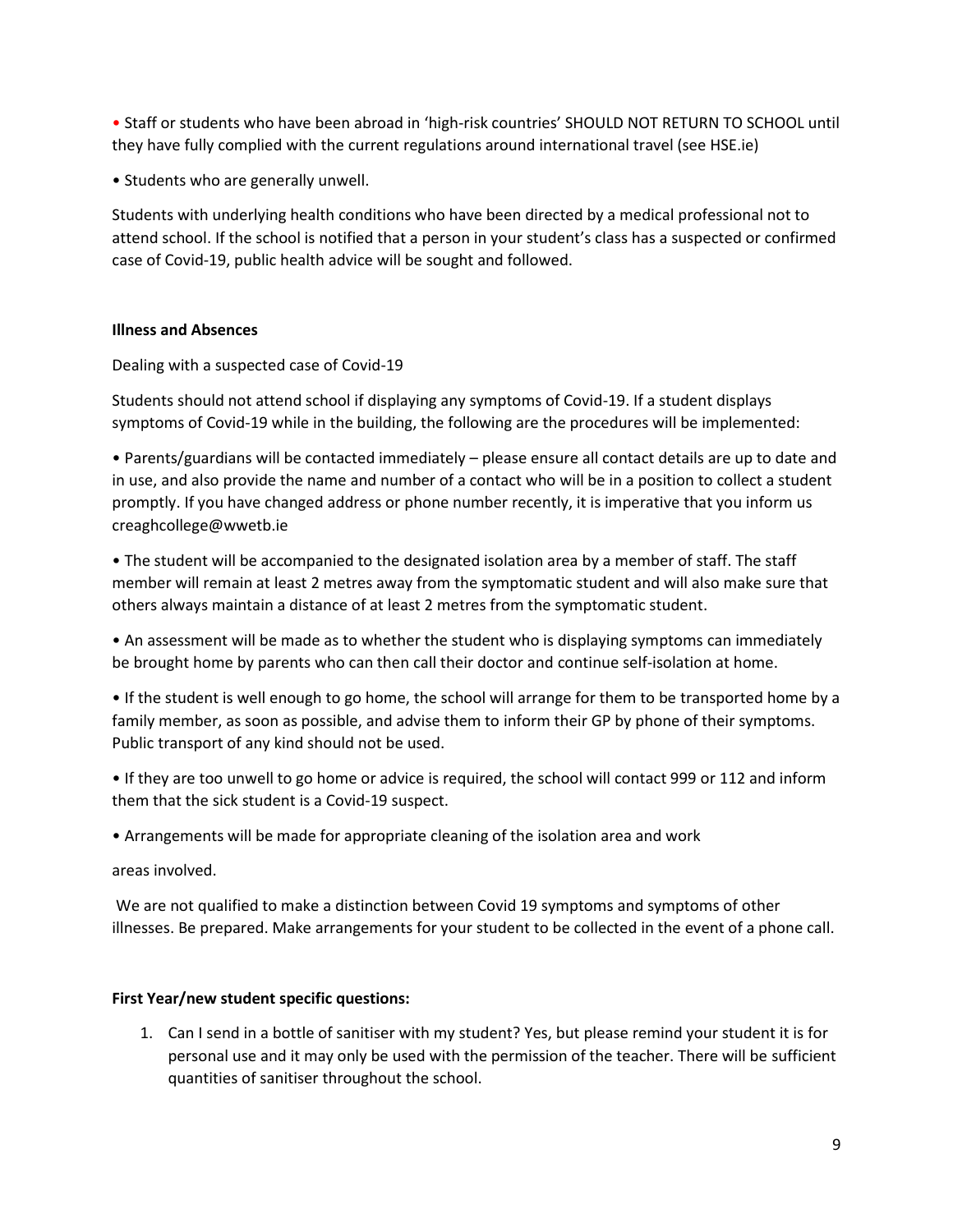- 2. Must my child wear a facemask? Staff and students are required to wear face covering where a physical distance of 2 m cannot be maintained. In our school this will be for a significant part of the school day.
- 3. Will parent/teacher meetings be taking place? We are awaiting further guidance on this.
- 4. What if I need to speak with my student's teacher? Please contact the school office or your student's teacher via email.
- 5. What happens if my student forgets their lunch or drinks or other items? Please do not arrive at the school and ask to give items to your child. If your child has forgotten Home Economics ingredients for example, they will not be allowed to participate in the practical that day.
- 6. What if my son/daughter is sent home with a suspected case of Covid 19? We would advise that you contact your GP/HSE and follow their advice.
- 7. Are parents permitted in the school building? No, not unless collecting a student presenting with Covid 19 symptoms or have received prior permission and have been invited in from the reception area/front door.
- 8. My son/daughter is in a base class with some other students, can they still interact with their other friends at break time? Yes, absolutely, students can still chat with students in other classes or year groups as long as they keep the distance from other students.
- 9. How will physical distance work in classrooms? At the start of the school year we will be distancing students as much as possible, with 1m between all students in all classrooms. This will not eliminate students from interacting with each other or prevent talk and discussion.
- 10. What happens if my son/daughter is injured while at school? Our first aid policy will be followed, but staff are required to wear PPE to apply first aid.
- 11. Will teachers talk to the students about Covid 19? Yes, from day one we will be re-teaching cough etiquette, hand hygiene, reinforcing the idea of social distancing/reduced physical